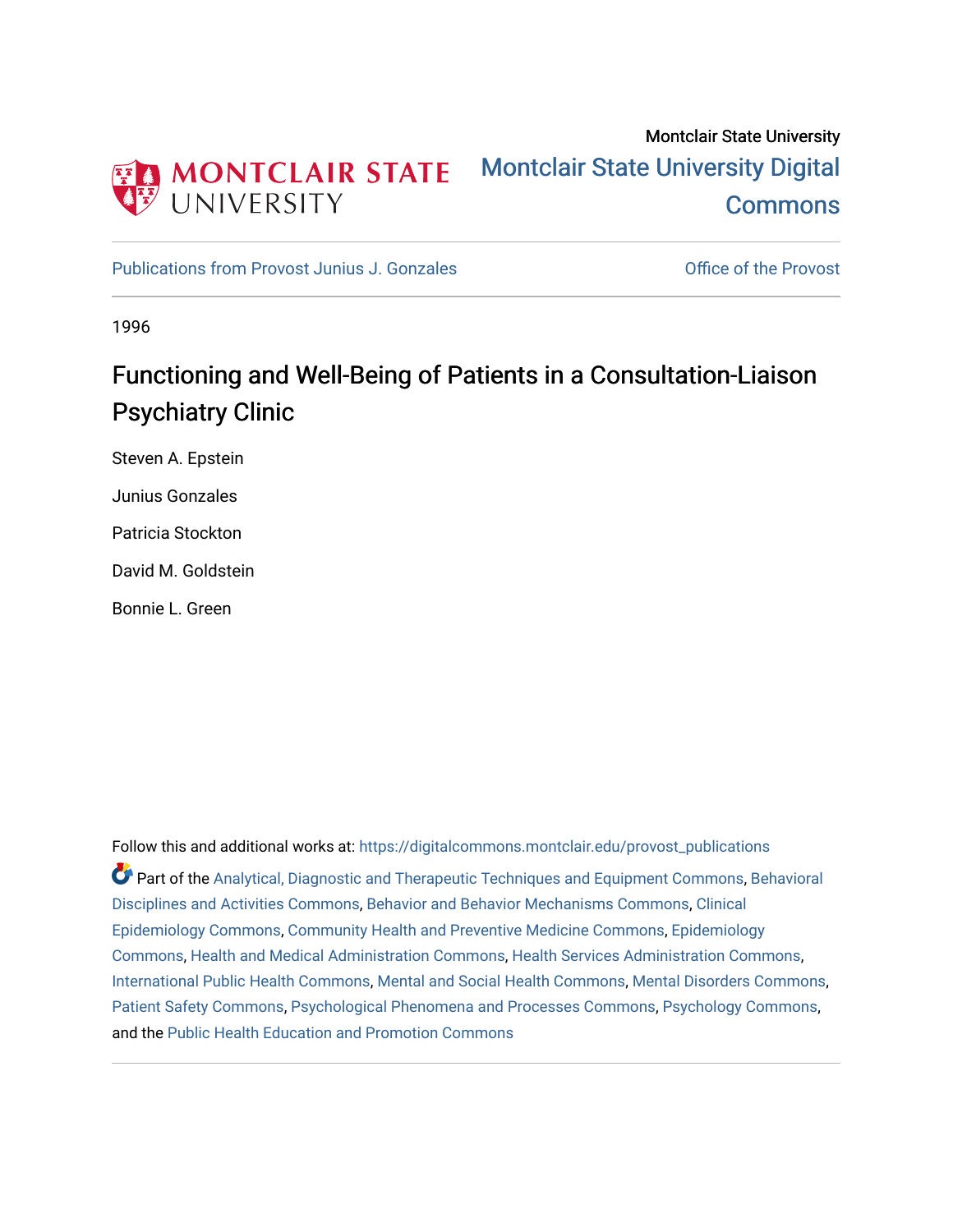

# Functioning and Well-Being of Patients in a Consultation-Liaison Psychiatry Clinic

Steven A. Epstein, M.D., Junius J. Gonzales, M.D., Patricia Stockton, M.Phil., David M. Goldstein, M.D., and Bonnie L. Green, Ph.D.

Abstract: Outpatient consultation-liaison (C-L) psychiatry clinics are valuable settings for research and teaching endeavors. However, little is known about psychiatric symptoms and health status of persons treated in such settings. In this study, 80 persons seen in an outpatient C-L psychiatry clinic were compared with 100 persons seen in a mood disorder clinic on a variety of self-report instruments. Outpatient C-L clinic patients were found to have significantly poorer health status than mood clinic patients on the following domains as measured by the RAND instrument: general health perception, pain, physical functioning, and role functioning due to physical problems. Both groups had poor role functioning due to emotional problems and poor social functioning. The groups did not differ in depressive symptoms but C-L patients were significantly less anxious. Thus, it appears that patients in an outpatient C-L setting not only have significant medical comorbidity, as expected, but have levels of psychiatric distress comparable to that seen in a traditional psychiatry outpatient setting. These findings indicate that such a clinic is a fertile area for research and training in the diagnosis and treatment of persons with comorbid physical and mental disorders.

## Introduction

Consultation-liaison (C-L) psychiatry has traditionally been based in the general hospital setting. Recently, however, there has been increasing interest concept to the concept the outpatient the outpatient net expanding are concept to meader are outputed  $t_{\text{t}}$  and the properties or constructed for constants line professional organization for construction liaison psychiatry, is currently developing guide-<br>lines for residency training in C-L psychiatry that will likely include a recommendation that programs include an outpatient component whenever possible (Gitlin, personal communication). The research potential of such a setting was highlighted recently by Barsky [ll in one of a series of papers on the "unfulfilled promise" of outpatient C-L psychiatry.

Published reports of outpatient C-L clinics have largely been descriptive [2-6], reporting such factors as demographics, reasons for referral, clinical diagnosis, and referral source. Dickson et al. [7], using the SCL-90 and the Millon Behavioral Health Inventory, developed psychological profiles of patients seen in their integrative clinic. However, this clinic served only somatizing patients. The present study is the first to utilize well-validated measures of functioning and well-being to describe patients who attend an outpatient C-L psychiatry clinic. Given the high prevalence of comotbid medical conditions in users of ambulatory mental health services [8], these data may also be generalizable to other outpatient psychiatry settings.

# Methods

Subjects were 80 new patients seen in an outpatient capecio were ob new patiento occur in un outpanier  $\epsilon$   $\mu$  program who agreed to comprete a sen report battery. The comparison group was comprised of 100 new patients seen in a mood disorder program. The Medical Illness Program of the Department of Psychiatry of the Georgetown University Medical Center is an outpatient C-L clinic based solely in that department. Patients are referred from various sources in the medical center and metropolitan area. Reasons for referral include coping with medi-

Department of Psychiatry, Georgetown University Medical Department of Psychiatry, Georgetown University Medical Center, Washington, D.C.

Address reprint requests to: Dr. Epstein, Department of Psychiatry, Georgetown University Medical Center, 3800 Reservoir Road NW, Washington, D.C. 20007.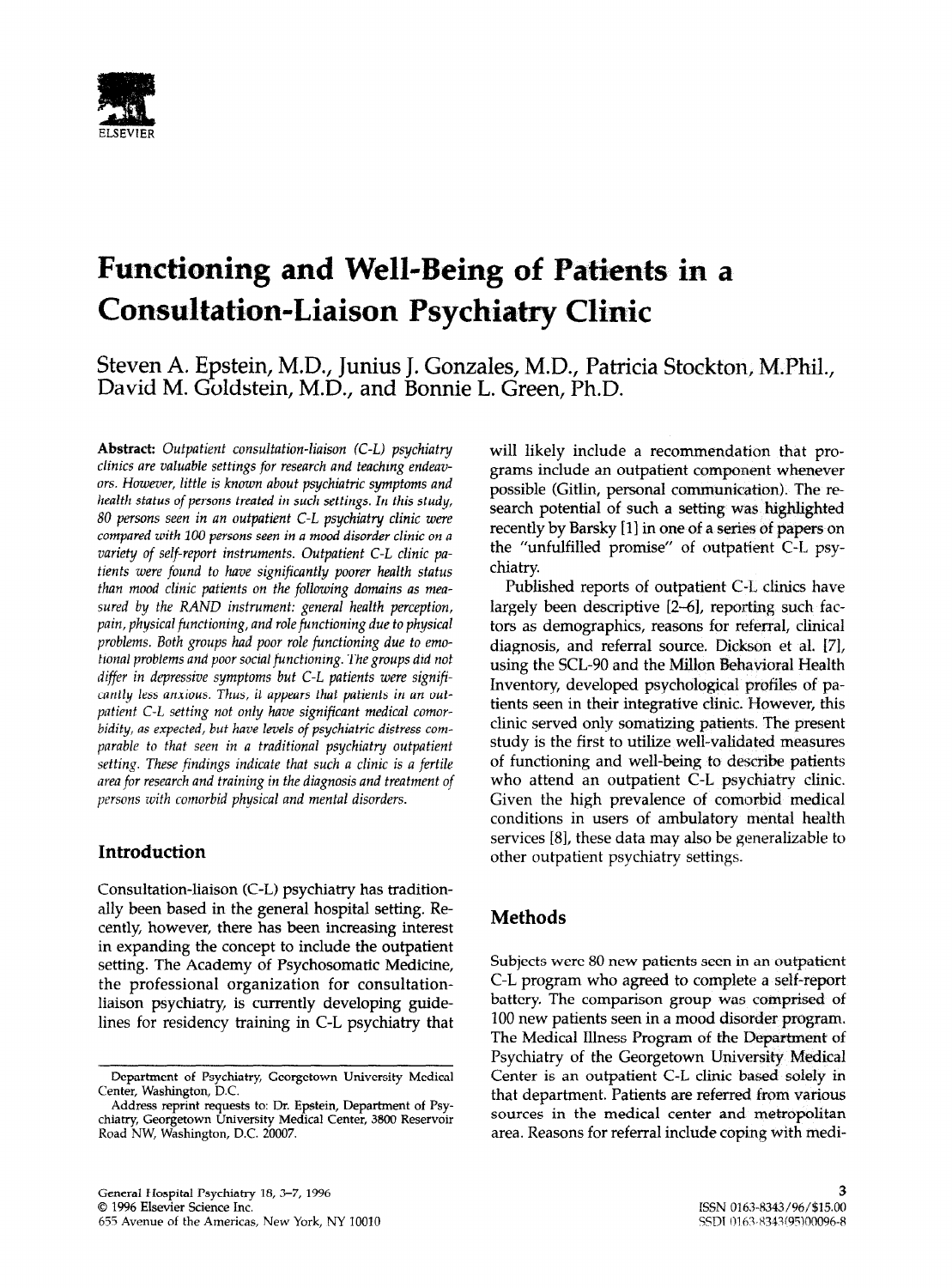cal illness, psychopharmacology evaluations for the pain program, and the assessment of persons with comorbid physical and mental disorders. Patients are evaluated by senior residents and seen on each visit by an attending C-L psychiatrist. The program offers evaluation and short-term treatment including time-limited psychotherapy and pharmacotherapy 191. The Mood Disorder Program is a similarly organized program for evaluation and treatment of a variety of mood disorders, predominantly major depression.

Patients in both clinics completed an extensive self-report battery at the time of initial evaluation. The self-report battery consisted of demographic information including age, gender, marital status, level of education, employment status, and race. Self-report surveys included the following: 1) Rand 36-Item Health Survey [10], a 36-item self-report survey measuring eight health concepts: physical functioning, bodily pain, role limitations due to physical health problems, role limitations due to personal or emotional problems, emotional well-being, social functioning, energy/fatigue, and general health perceptions (not all scales were administered in this study). 2) The Spielberger State Anxiety Scale [11], a 20-item measure of state anxiety. 3) The Zung Depression Scale ([12], a 20-item measure of state depressive symptoms. 4) The Global Assessment of Functioning Scale (GAF) [14], a clinician-rated scale measuring psychological, social, and occupational functioning on a continuum from I (lowest) to 100 (highest).

Chi-square and two-tailed t-tests were the primary statistics used to compare the demographic characteristics and assessment instrument scores for the two groups. Because of the higher mean age

|  | Table 1. Sociodemographic information |  |
|--|---------------------------------------|--|
|  |                                       |  |

|                    | Medical<br>Illness<br>$(N = 80)$ | Mood<br>$(N = 100)$ | value* |
|--------------------|----------------------------------|---------------------|--------|
| Percent male       | 36.9                             | 40.2                | ns     |
| Percent married or |                                  |                     |        |
| living together    | 49.4                             | 32.7                | < 0.05 |
| Percent college    |                                  |                     |        |
| graduate           | 60.2                             | 58.4                | ns     |
| Percent employed   |                                  |                     |        |
| fulltime           | 37.0                             | 57.4                | < 0.01 |
| Age (mean)         | 42.7                             | 37.6                | < 0.01 |

\*Based on Chi-square analysis except for age (t-test).

of the Medical Illness Program patients (see Table l), correlations between age and assessment scores were also computed. For those scores that showed a significant correlation with age (5/10), an analysis of covariance, with age as the covariate, was used instead of the t-test statistic. Given that 10 tests of statistical significance were performed, significance levels were evaluated using a Bonferroni adjusted alpha of  $(0.05/10) = 0.005$  for each test to maintain an experimentwise  $p < 0.05$ .

### Results

Sociodemographic characteristics for the two clinic samples are cited in Table 1. The range of number of respondents for each item varied from 81 to 84 for the Medical Illness Program and 99 to 102 for the Mood Program, since not every patient responded to every item. Medical Illness patients were older, more likely to be married or living together, and less likely to be employed full time. The two groups had similar gender and educational composition. Approximately 60% of each sample was female, and both groups had approximately 60% college graduates.

#### Table 2. Functional health status and clinical ratings

| Scale                                    | Medical<br><b>Illness</b><br>$(N = 80)$ .<br>mean (range) | Mood,<br>$(N = 100)$ ,<br>mean (range) |
|------------------------------------------|-----------------------------------------------------------|----------------------------------------|
| RAND subscales <sup>a</sup>              |                                                           |                                        |
| General health <sup>b</sup>              | 41.8 (0-100)                                              | 57.0 (0-100)*                          |
| Change in health <sup>b</sup>            | 42.7 (0-100)                                              | 47.2 (0-100)                           |
| Physical functioning $^b$                | $61.0(5-100)$                                             | $81.5(0-100)*$                         |
| Free of $\text{pain}^b$                  | 45.8 (0-100)                                              | 65.8 (0-100)*                          |
| Social                                   | 42.8 (0-100)                                              | 39.0 (0-100)                           |
| Role physical <sup>b</sup>               | 26.7 (0–100)                                              | 64.6 (0-100)*                          |
| Role emotional                           | 35.0 (0-100)                                              | $25.0(0-100)$                          |
| Other scales                             |                                                           |                                        |
| Zung depression                          | 55.0 (41–80)                                              | 56.3 (39–74)                           |
| Spielberger anxiety<br>Global assessment | 46.7 (20–77)                                              | 53.7 (28–79)*                          |
| of functioning                           | $62.2(40 - 90)$                                           | 59.9 (25–90)                           |

 $\Gamma$  values are based on a two-taned  $\iota$ -test  $p$  values comparing assessment scores that are adjusted for age are based on analysis of covariance.<br>"Means adjusted for age.

\*Bonferroni adjusted  $p < 0.05$ .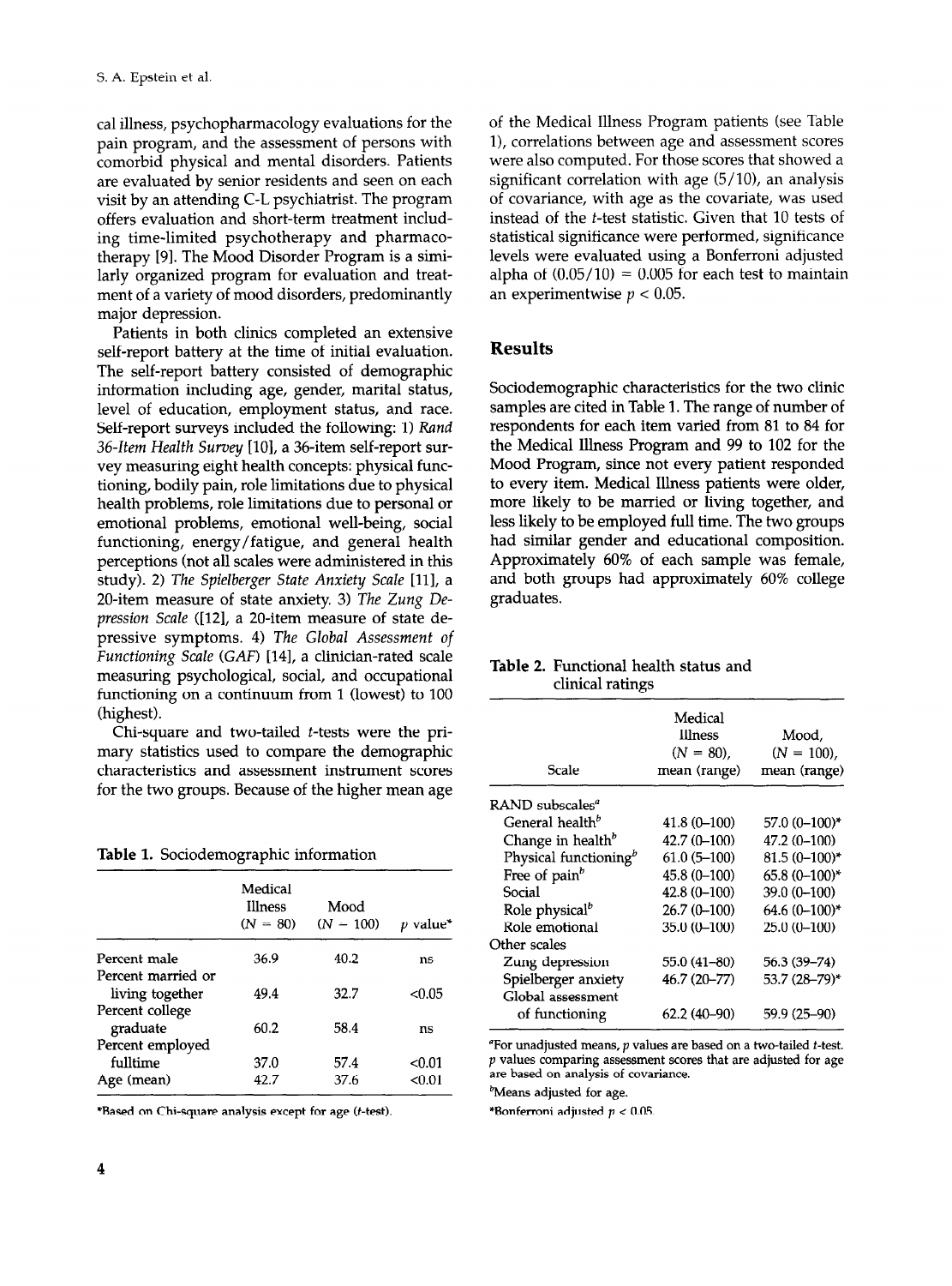Functional Health Status (RAND), Zung Depression, Spielberger Anxiety, and GAF scores are reported in Table 2.

Measures of functional health status indicate that both groups had significant problems in multiple domains. The mood clinic population had comparable levels of perceived change in health, social functioning, and difficulties with role functioning due to emotional problems. Medical Illness patients had significantly poorer general health perception, more pain, poorer physical functioning, and poorer role functioning due to physical problems. The two groups reported comparable levels of depression but the Medical Illness patients had lower levels of anxiety. Clinicians reported similar global assessments of functioning. The range of 51-60 on the GAF is defined as "moderate symptoms (e.g., flat affect and circumstantial speech, occasional panic attacks) or moderate difficulty in social, occupational, or school functioning (e.g., few friends, conflicts with co-workers) [13].

#### Discussion

This study extends previous reports of outpatient C-L psychiatry clinics to describe patients' clinical and functional status. Stewart et al. [14], using data from the Medical Outcomes Study (MOS), compared levels of well-being and functioning of depressed patients treated by mental health specialists with those of depressed patients treated by medical clinicians. Using subscales identical to or derived from the Rand 36-Item Health Survey, those authors found that patients treated by mental health providers had more social problems, whereas patients treated by medical clinicians had worse physical functioning, more pain, and worse health perceptions. The two groups did not differ significantly on measures of role limitations due to physical problems and role limitations due to emotional problems. Medical Illness patients in our study had functional health status scores that were markedly lower (i.e., worse health) than patients in the Stewart study in all domains. Medical Illness patients school worse than patients with chronical market patients with chronical patients with chronical materials with chronical materials with chronical materials with chronical materials with chronical materials with chronical  $\frac{m}{1000}$  contractions (e.g., cardiac, arthritis, back) medical conditions (e.g., cardiac, arthritis, back) studied in the MOS. The only comparable score was physical functioning as compared with that of persons with current advanced coronary artery disease  $[15]$  (see Table 3). Thus, it appears that patients seen in our outpatient C-L clinic have significant decrements in functional health status and well-being.

| <b>RAND</b> scales | Medical<br><b>Illness</b> | Advanced<br>coronary<br>artery<br>disease<br>$(MOS)^n$ | Depressed<br>patients<br>seen in<br>general<br>medical<br>sector<br>$(MOS)^a$ |
|--------------------|---------------------------|--------------------------------------------------------|-------------------------------------------------------------------------------|
| General health     | 41.1                      | 65.8                                                   | 52.6                                                                          |
| Free of pain       | 44.9                      | 70.8                                                   | 54.8                                                                          |
| Physical           |                           |                                                        |                                                                               |
| functioning        | 60.4                      | 65.8                                                   | 72.6                                                                          |
| Social             | 42.8                      | 83.9                                                   | 64.4                                                                          |
| Role physical      | 26.2                      | 60.4                                                   | 48.3                                                                          |

Table 3. Comparison of the Medical Illness Program to two MOS samples

"For the two MOS samples, mean values are adjusted for sociodemographics, presence of medical conditions, and depressive symptoms.

These functional health status measures indicate that this patient population not only has a significant degree of physical morbidity, but that functional deficits are pronounced as well, Wells et al. [15] found that the effects of depressive symptoms and medical conditions on functioning were additive. For example, they found that the combination of depressive symptoms and advanced coronary artery disease was associated with approximately two times the decrement in social functioning than with either condition alone. Though we did not analyze the data for the effect of depressive symptoms on functioning, our findings are consistent with those of Wells et al. Specifically, our patient population suffers from a high degree of medical morbidity as well as a significant degree of mood and anxiety symptoms. If depression alone were responsible for functional decrements, there would be no difference between the two clinic populations which had comparable Zung depression scores. Thus, it appears that the additive effect of these conditions is responsible for the severe decrements in functional health status seen in this group. Type of medical comorbidity was not analyzed in this study. However, in a prior report on this clinic, patients had a wide variety of chronic medical conditions and only 11% had somatoform disorders 191. Recently, increased attention has been paid to the

 $\frac{1}{2}$ economic costs of mental disorders of  $\frac{1}{2}$ economic costs of mental and physical disorders [16]. For example, the MOS found that bed days associated with depression were comparable to<br>those seen with chronic medical conditions. Our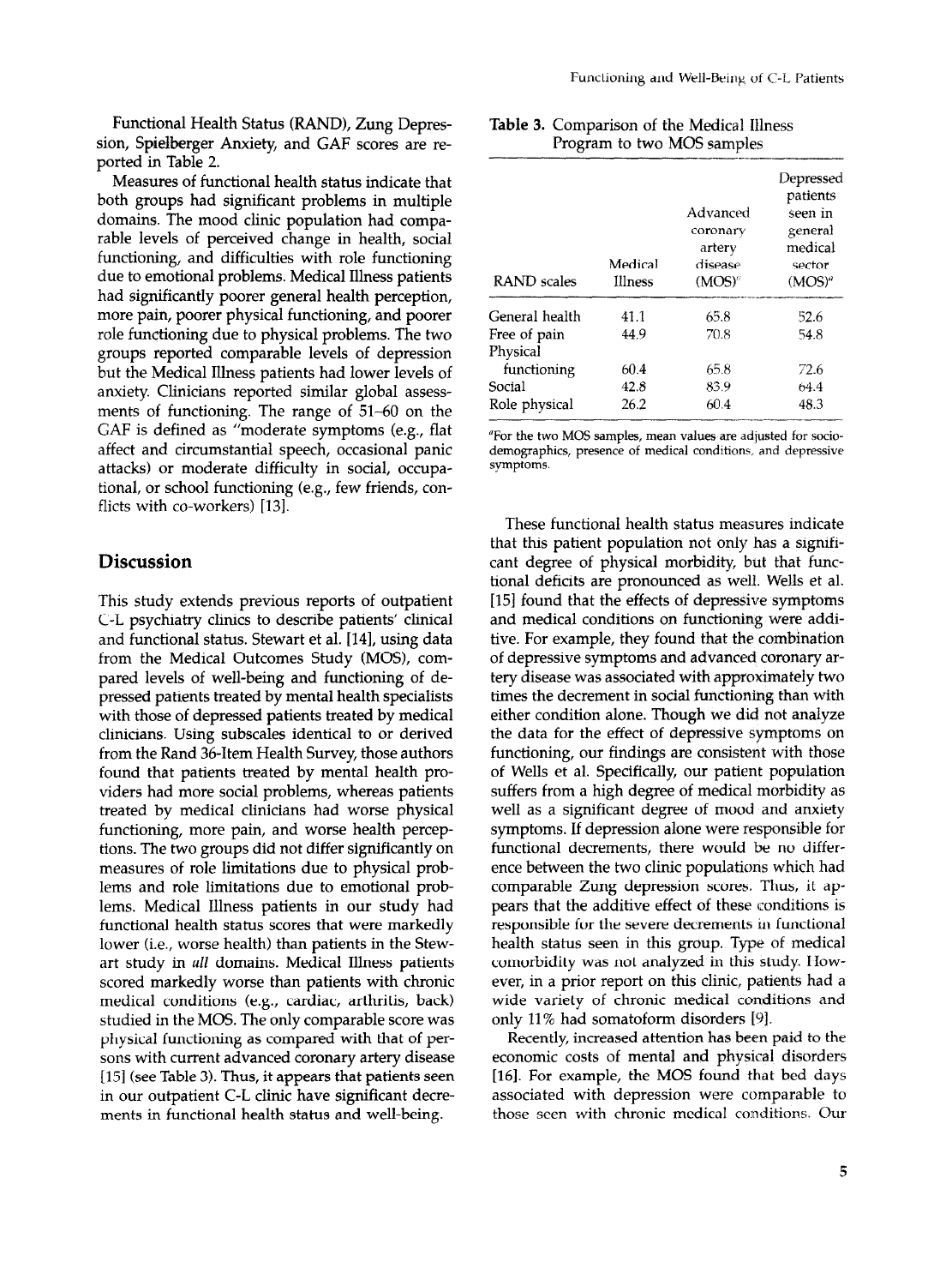study did not assess bed days or economic outcomes, but it is notable that only 37% of Medical Illness patients were currently employed full time as compared with 57% of the Mood Program patients. Given that their mean age was 42.7 years, the Medical Illness patients would be expected to have a greater percentage of full-time employed if there were no debilitating medical or psychiatric conditions. Medical Illness patients had significantly greater role (including work) impairment due to physical causes, whereas there was a trend toward Mood Program patients to have greater role impairment due to emotional causes. Thus, for the Medical Illness patients, it appears that 1) role impairment due to physical causes may be associated with unemployment and 2) there is a high degree of impairment in productivity. Alternatively, Medical Illness patients may tend to attribute role impairment to physical causes more than do Mood Program patients, perhaps because of greater medical morbidity.

The Medical Illness group had a level of depression comparable to that seen in the Mood group. Adjusted Zung scores place both samples in the range of mild depression. In this study we did not utilize a structured interview to generate a DSM-III-R diagnosis. In a prior report on 94 patients from this clinic, however, 46% had an Axis I diagnosis of a Mood Disorder [91. State anxiety scores were significantly lower than for patients in the Mood clinic. This finding may be explained by the observation that Mood Clinic patients tend to present with acute mood symptoms that often cooccur with anxiety symptoms, whereas most Medical Illness patients do not present with an acute disorder.

Study limitations include referral bias due to lack of strict referral criteria for each clinic. Structured interviews were not conducted to generate diagnoses, so comparative and descriptive data were based on self-report alone. This study is a report of only one outpatient C-L clinic, so findings may not necessarily be generalizable to all such clinics. Finally, the fact that the Zung Depression Scale does not differentiate well between depressed patients in various settings might partly explain why our two clinic populations did not have different levels of depressive symptoms.

In summary, the findings of this study indicate that patients in an outpatient C-L psychiatry clinic have particle in an output end of poyenting emitty as paragret distribution in put that is well

such a clinic is a fertile area for research and training in the diagnosis and treatment of persons with comorbid physical and mental disorders. The level of functional impairment seen in our clinic patients indicates that such patients meet medical necessity for psychiatric care. Thus, an outpatient C-L clinic does not appear to be a setting in which medically ill persons are having "normal" levels of adjustment to illness nor is it a setting that treats persons with mental health problems and only mild medical comorbidity. If replicated, findings such as ours may be used to document the continuing need for available services for people with comorbid psychiatric and physical conditions.

## References

- 1. Barsky AJ: A research agenda for outpatient consultation-liaison psychiatry. Gen Hosp Psychiatry 15: 381-385, 1993
- 2. Lipsitt DR: Integration Clinic: An approach to the teaching and practice of medical psychology in an outpatient setting. In Zinberg NE (ed), Psychiatry and Medical Practice in a General Hospital. New York, International University Press, 1964, pp 231- 249
- 3. Camara EG: A psychiatry outpatient consultationliaison clinic. Psychosomatics 32(3):304-308, 1991
- 4. Rowan GE, Strain JJ, Gise LJ: The liaison clinic: A model for liaison psychiatry funding, training, and research. Gen Hosp Psychiatry 6:109-115, 1984
- 5. Kaplan KH: Development and function of a psychiatric liaison clinic. Psychosomatics 22(6):502-512, 1981
- 6. Fava GA, Trombini G, Grandi S, et al: A psychosocial outpatient clinic. Int J Psychiatry in Med 17(3):261- 267,1987
- $7.$  Dickson LR, Hays LR,  $K_{\text{reflex}}$  C, et al: Psychological:  $\frac{1}{2}$ profile of somatizing patients attending the integrative clinic. Int J Psychiatry in Med 22(2):141-153,1992
- $8. \text{Wb}$  Equipment M, Buman MA,  $G = 6.116 \text{ yr}$  $\sum_{i=1}^{n} \sum_{i=1}^{n} \sum_{j=1}^{n} \sum_{j=1}^{n} \sum_{j=1}^{n} \sum_{j=1}^{n} \sum_{j=1}^{n} \sum_{j=1}^{n} \sum_{j=1}^{n} \sum_{j=1}^{n} \sum_{j=1}^{n} \sum_{j=1}^{n} \sum_{j=1}^{n} \sum_{j=1}^{n} \sum_{j=1}^{n} \sum_{j=1}^{n} \sum_{j=1}^{n} \sum_{j=1}^{n} \sum_{j=1}^{n} \sum_{j=1}^{n} \sum_{j=1}^{n} \sum_{j=1}^{n}$ tients different accompany of depressed pathe Medical Outcomes Study. Am J Psychology 148: 168-1606, 199<br>1699-1696, 199
- 9. Epstein SA, Gonzales JJ: Outpatient consultation-Lipsiem JA, Gonzales jj. Ouipatiem consultation liaison psychiatry: a valuable addition to the training of advanced psychiatry residents. Gen Hosp Psychiatry 15:369-374, 1993
- $\frac{1}{2}$  is the MOS 36-item short-the MOS 36-item short-the MOS 36-item short-the MOS 36-item short-the MOS 36-item short-the MOS 36-item short-the MOS 36-item short-the MOS 36-item short-the MOS 36-item short-the MOS 36  $\frac{1}{2}$  for  $\frac{1}{2}$  survey (SF-36): I. Conceptual framework and item survey (5r-50). I. Conceptual frame
- $\frac{1}{100}$ .  $\frac{1}{100}$ Spielberger CD, Gorsuch RC, Lushene RE, et al: Manual for the State-Trait Anxiety Inventory (Form Y). Palo Alto, CA, Consulting Psychologists, 1983